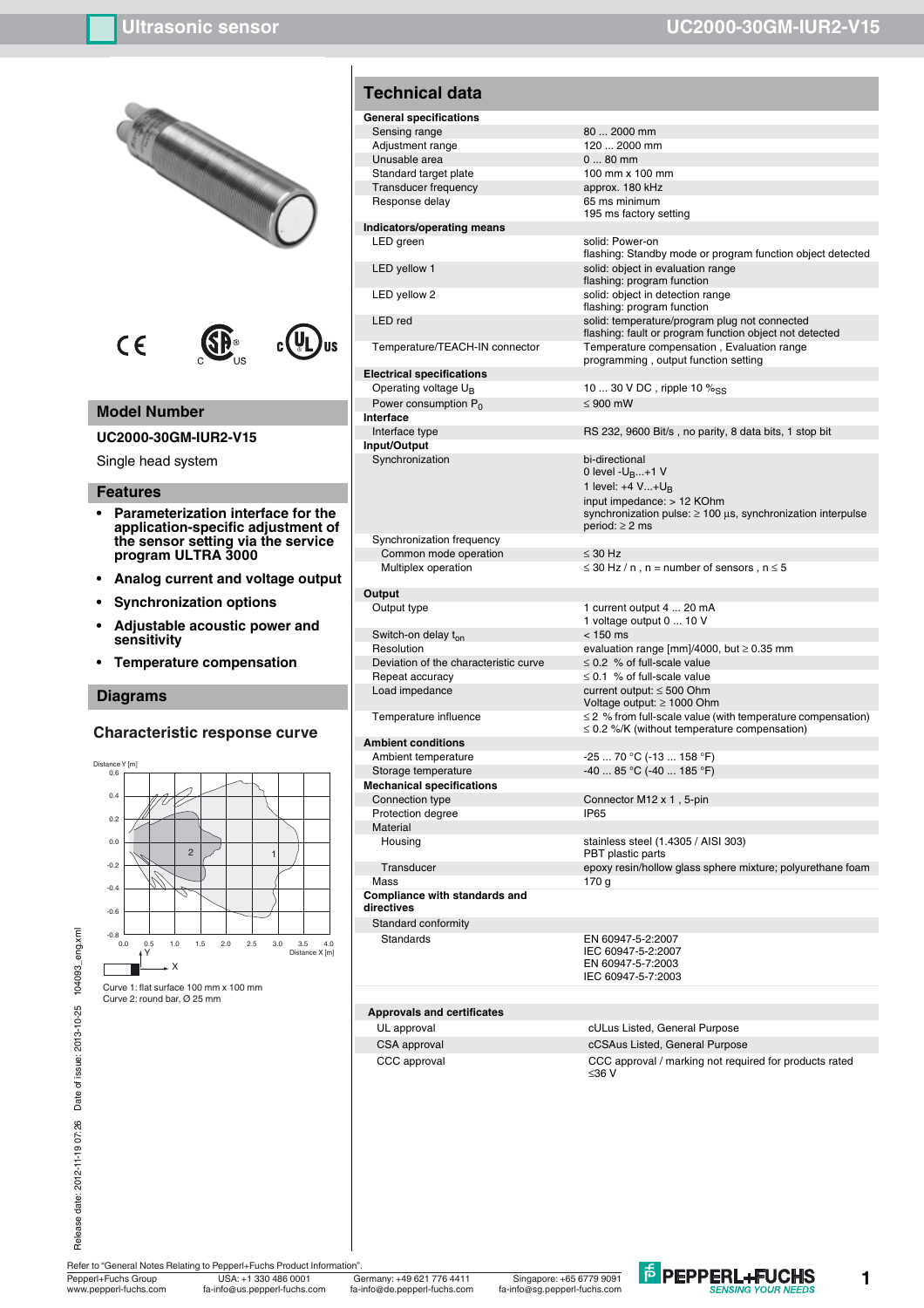# **Dimensions**



# **Ultrasonic sensor UC2000-30GM-IUR2-V15**

# **Additional Information**

# **Analogue output function**



# **Electrical Connection**



Core colors in accordance with EN 60947-5-2.

# **Pinout**



#### Wire colors in accordance with EN 60947-5-2

| 1 | ΒN | (brown) |
|---|----|---------|
| 2 | WH | (white) |
| 3 | BU | (blue)  |
| 4 | ΒK | (black) |
| 5 | GY | (gray)  |

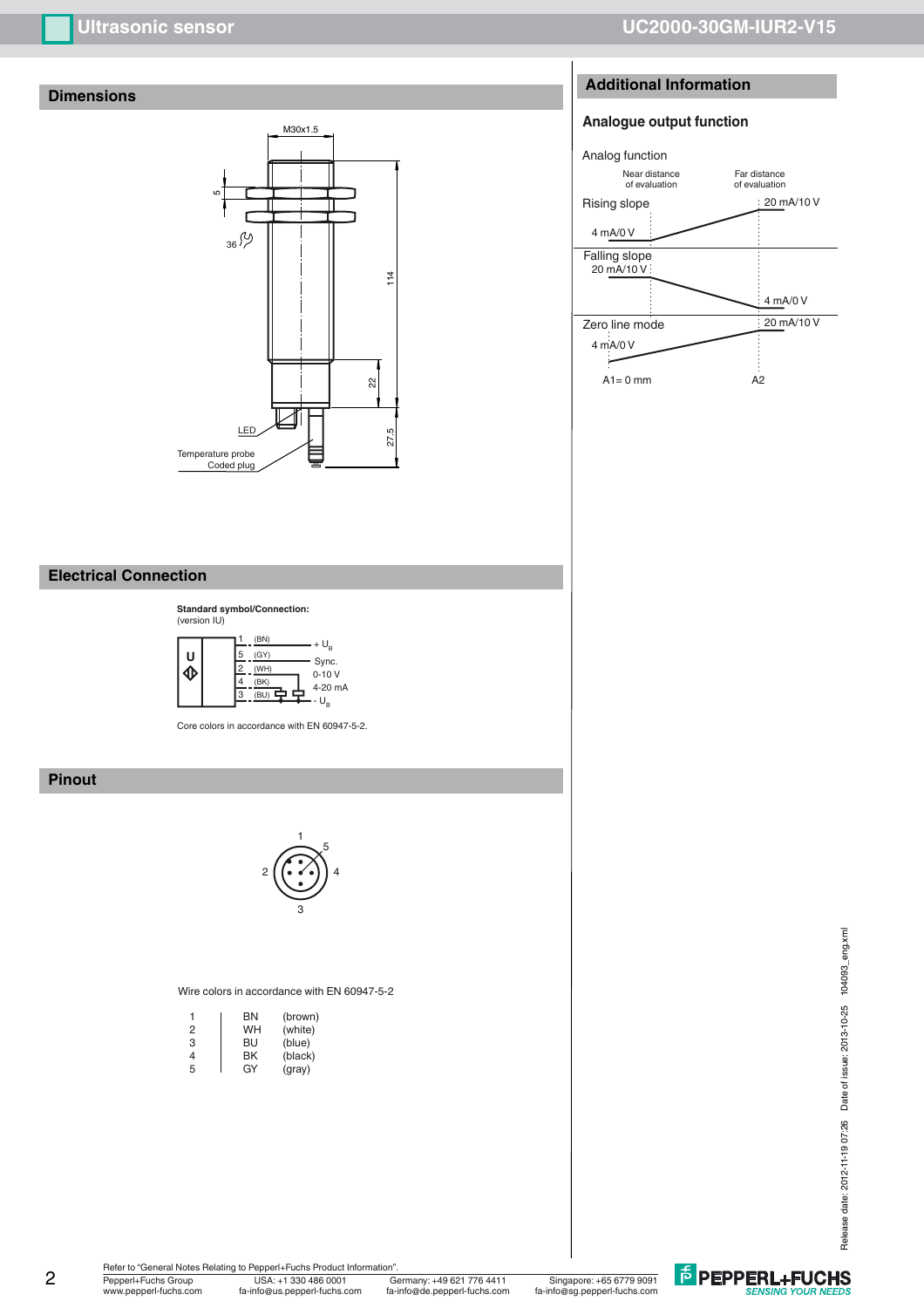# **Accessories**

**BF 30**

Mounting flange, 30 mm

### **BF 30-F**

Mounting flange with dead stop, 30 mm

# **BF 5-30**

Universal mounting bracket for cylindrical sensors with a diameter of 5 ... 30 mm

#### **UVW90-M30**

Ultrasonic -deflector

### **UVW90-K30**

Ultrasonic -deflector

**UC-30GM-PROG**

# **ULTRA3000**

Software for ultrasonic sensors, comfort line

### **UC-30GM-R2**

**DA5-IU-2K-V** Process control and indication equipment

**V15-G-2M-PVC** Female cordset, M12, 5-pin, PVC cable

### **V15-W-2M-PUR** Female cordset, M12, 5-pin, PUR cable

# **Description of Sensor Functions**

#### **Programming procedure**

The sensor features 2 programmable analog outputs with programmable evaluation range. Programming the evaluation range and the operating mode is done either via the sensor's RS232 interface and ULTRA3000 software (see the ULTRA3000 software description) or by means of the programming plug at the sensor's back end which is described here.

#### **Programming of Evaluation Range**

- 1. Disconnect supply voltage
- 2. Remove the programming plug to activate program mode.
- 3. Reconnect supply voltage (Reset)
- 4. Place the target at the desired position for A1
- 5. Momentarily insert the programming plug in position A1 and then remove. This will program the position A1.
- 6. Place the target at the desired position for A2
- 7. Momentarily insert the programming plug in position A2 and then remove. This will program the position A2.

#### **Notes:**

- Removing the programming plug saves the new position into the device memory.
- The programming status is indicated by the LED. A flashing green LED indicates that the target is detected; a flashing red LED indicates that no target is detected.

# **Programming the Operation Mode**

If the program mode is still activated, continue at number 4. If not, activate program mode by performing the sequence numbers 1 to 3.

- 1. Disconnect supply voltage
- 2. Remove the programming plug to activate program mode.
- 3. Reconnect supply voltage (Reset)
- 4. Insert the programming plug in position E2/E3. By removing and reinserting the plug, the user can toggle through the three different modes of operation. The selected mode is indicated by the LEDs as shown below:
	- Rising slope mode, LED A2 flashes
	- Falling slope mode, LED A1 flashes
	- Zero line mode, LEDs A1 and A2 flash
- 5. Once the desired mode is selected, insert the programming plug in position T. This completes the programming procedure and saves the switch points and mode of operation.
- 6. The sensor now operates in normal mode.

# **Note:**

Release date: 2012-11-19 07:26 Date of issue: 2013-10-25 104093\_eng.xml

 $\overline{5}$ Date

2012-11-19 07:26

Release date:

issue: 2013-10-25

104093\_eng.xml

The programming plug also functions as the temperature compensation. If the programming plug has not been inserted in the T position within 5 minutes, the sensor will return to normal operating mode with the latest saved values, without temperature compensation.

# **Factory settings**

Operation mode = rising slope mode

A1 = end of unusable area (see technical data)

A2 = nominal sensing range (see technical data)

# **Display**

The sensor provides LEDs to indicate various conditions.



Pepperl+Fuchs Group Germany: +49 621 776 4411 USA: +1 330 486 0001 Singapore: +65 6779 9091

www.pepperl-fuchs.com fa-info@us.pepperl-fuchs.com fa-info@de.pepperl-fuchs.com fa-info@sg.pepperl-fuchs.com

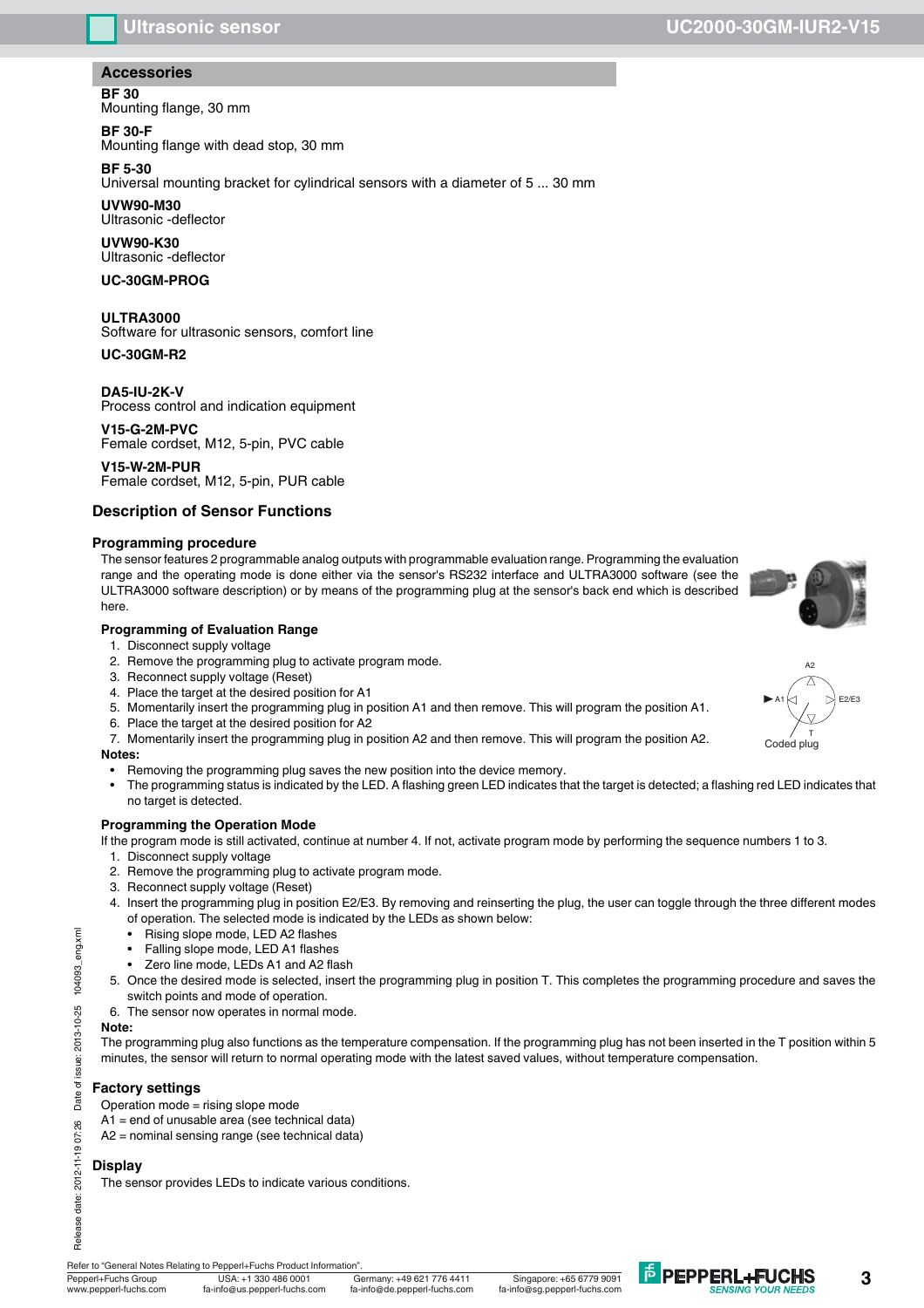| Off<br><b>On</b><br>Flashing | Object in evaluation range Object in sensing range<br>Object in evaluation range Object in sensing range<br>remains in previous state | remains in previous<br>state |
|------------------------------|---------------------------------------------------------------------------------------------------------------------------------------|------------------------------|
|                              |                                                                                                                                       |                              |
|                              |                                                                                                                                       |                              |
|                              |                                                                                                                                       |                              |
|                              |                                                                                                                                       |                              |
|                              |                                                                                                                                       |                              |
|                              |                                                                                                                                       |                              |
|                              |                                                                                                                                       |                              |
|                              |                                                                                                                                       |                              |
|                              |                                                                                                                                       | Off                          |
| Flashing                     | Flashing                                                                                                                              | Off                          |
|                              |                                                                                                                                       |                              |
| Off<br>Flashing              | Off                                                                                                                                   | Flashing                     |
| Flashing                     | Off                                                                                                                                   | Flashing                     |
|                              |                                                                                                                                       |                              |
| Off                          | Off                                                                                                                                   | Flashing                     |
| Off                          | Flashing                                                                                                                              | Off                          |
| Off                          | Flashing                                                                                                                              | Flashing                     |
| Off<br>Flashing              | remains in previous state                                                                                                             | remains in previous          |
|                              |                                                                                                                                       | state                        |
|                              |                                                                                                                                       | Off<br>Flashing<br>Flashing  |



#### **Synchronization**

This sensor features a synchronization input for suppressing ultrasonic mutual interference ("cross talk"). If this input is not connected, the sensor will operate using internally generated clock pulses. It can be synchronized by applying an external square wave. The pulse duration must be ≥ 100 µs. Each falling edge of the synchronization pulse triggers transmission of a single ultrasonic pulse. If the synchronization signal remains low for ≥ 1 second, the sensor will revert to normal operating mode. Normal operating mode can also be activated by opening the signal connection to the synchronization input.(See note below)

If the synchronization input goes to a high level for > 1 second, the sensor will switch to standby mode, indicated by the green LED. In this mode, the outputs will remain in the last valid output state.

#### **Note:**

If the option for synchronization is not used, the synchronization input has to be connected to ground (0 V) or the sensor must be operated via a V1 cordset (4-pin). The synchronization function cannot be activated during programming mode and vice versa.

#### **The following synchronization modes are possible:**

- 1. Several sensors (max. number see technical data) can be synchronized together by interconnecting their respective synchronization inputs. In this case, each sensor alternately transmits ultrasonic pulses in a self multiplexing mode. No two sensors will transmit pulses at the same time. (See note below)
- 2. Multiple sensors can be controlled by the same external synchronization signal. In this mode the sensors are triggered in parallel and are synchronized by a common external synchronization pulse.
- 3. A separate synchronization pulse can be sent to each individual sensor. In this mode the sensors operate in external multiplex mode. (See note below)
- 4. A high level  $(+U_B)$  on the synchronization input switches the sensor to standby mode.

#### **Note:**

Sensor response times will increase proportionally to the number of sensors that are in the synchronization string. This is a result of the multiplexing of the ultrasonic transmit and receive signal and the resulting increase in the measurement cycle time.

#### **Note on communication with the UC-30GM-R2 interface cable**

The UC-30GM-R2 interface cable allows for communication with the ultrasonic sensor using ULTRA3000 software. The cable creates a connection between a PC RS-232 interface and the programming plug socket on the sensor. When connecting to the sensor, make certain the plug is lined up correctly; otherwise no communication will be possible. The key of the cable's plug must be aligned to the groove of the socket on the sensor (not with the arrow symbol on the sensor).

#### **Programmable parameters with the ULTRA3000 software**

- Evaluation limits A1 and A2
- Operation mode
- Sonic speed
- Temperature offset (The inherent temperature-rise of the sensor can be considered in the temperature compensation)
- Expansion of the unusable area (for suppression of unusable area echoes)
- Reduction of the detection range (for suppression of remote range echoes)
- Time of measuring cycle
- Acoustic power (interference of the burst duration)
- Sensitivity
- Behavior of the sensor in case of echo loss
- Behavior of the sensor in case of a fault
- Average formation via an allowed number of measuring cycles
- Selection of the parameter set, RS 232 or manually

#### **Note:**

Release date: 2012-11-19 07:26 Date of issue: 2013-10-25 104093\_eng.xml

Date

2012-11-19 07:26

Release date:

of issue: 2013-10-25

104093\_eng.xml

When connected to a PC and running the ULTRA3000 software, the sensor can act as a long term data logger as well.

#### Refer to "General Notes Relating to Pepperl+Fuchs Product Information

Pepperl+Fuchs Group Germany: +49 621 776 4411 USA: +1 330 486 0001 Singapore: +65 6779 9091 .<br>w.pepperl-fuchs.com fa-info@us.pepperl-fuchs.com fa-info@de.pepperl-fuchs.com fa-info@sg.pepperl-fuchs.com





**E** PEPPERL+FUCHS

**4**